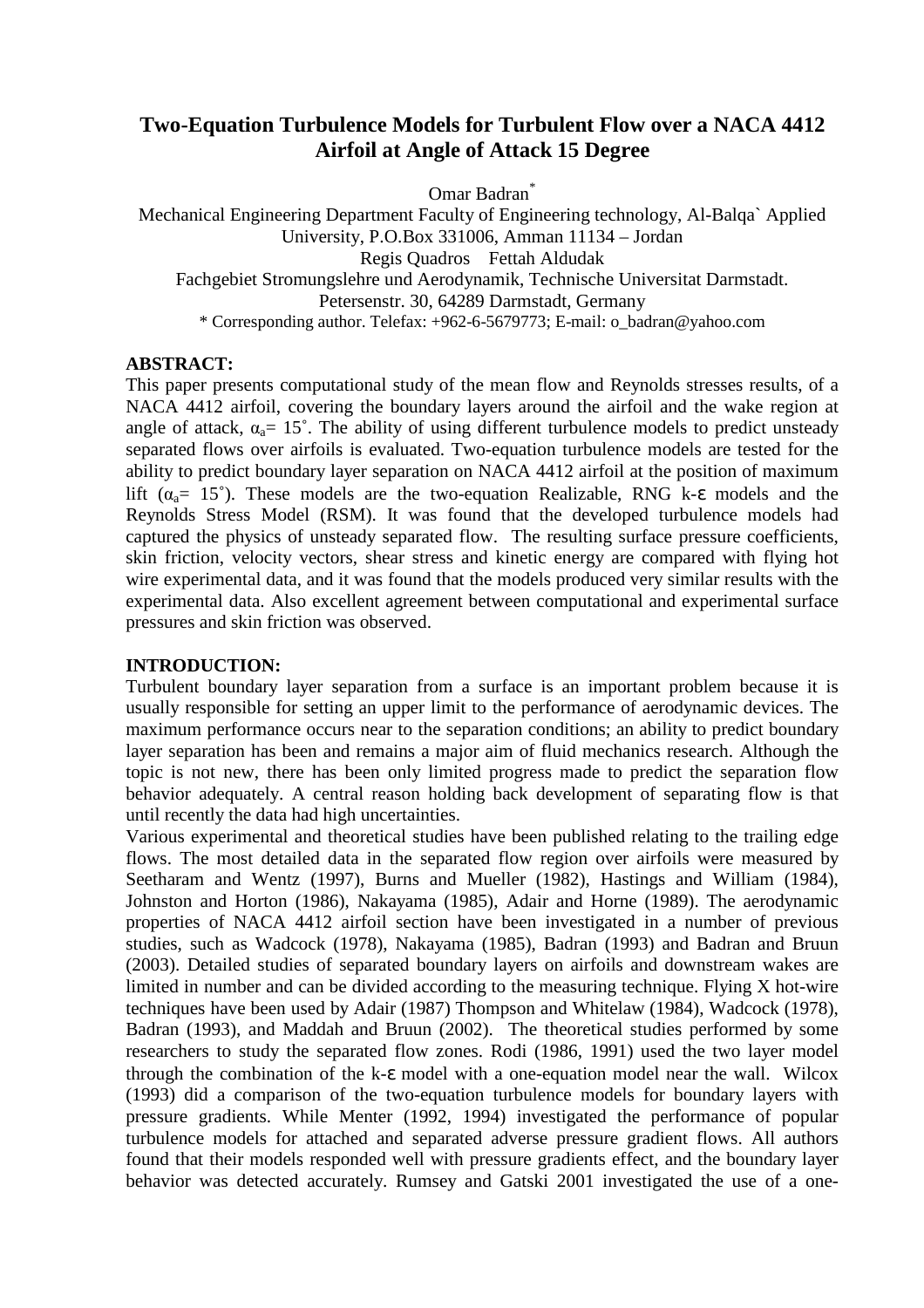equation linear turbulence model and a two-equation nonlinear explicit algebraic stress model (EASM) to the flow over a multi-element airfoil. The effect of the  $K-\varepsilon$  and  $K-\omega$  forms of the two-equation model were explored, and the  $K-\varepsilon$  form is shown to be deficient in the wallbounded regions of adverse pressure gradient flows. A new  $K-\omega$  form of EASM was introduced as well. They showed that nonlinear terms present in EASM improved the predictions of turbulent shear stress behind the trailing edge of the main element and near the mid-flap.

The present research describes the application of different turbulence models for flow around NACA 4412 aerofoil at angle of attack 15 degree. It is designed to investigate the change in the structure of the flow as a function of using different turbulence models, to investigate the performance of these turbulence models and to compare them with the available accurate experimental data.

### **Turbulence models**

The inlet boundary velocity  $U_{\infty}$ , was set to 18.4 m/sec for all turbulence models for direct comparison with the flying hot-wire measurements. The corresponding Reynolds number is 0.36 x 10<sup>6</sup> based on the chord *c* of the airfoil (250 mm). A computational grid of 150 ×150 was fixed for all models. Three different turbulence models were used, two equation models such as Realizable and RNG k-εReynolds and Reynolds Stress Model (RSM). These models selected because they are most widely used in aerodynamic industry, and they have well documented strength. Also these models proved to have a superior performance for flows involving strong streamline curvature. All computations have been performed on the same grid to ensure that the presented solution for each model will be compared with each other. Flow conditions around the airfoil were built up by finite element analysis using FLUENT 5 software by Fluent Inc.

#### **Results and Discussion:**

The present study concentrated on the overall flow behavior and especially in the separated flow region and the associated wake. The test flows cover a significant range of flow situations typically encountered in aerodynamic computations and are believed to allow some conclusions about model's ability to perform in engineering applications. The only way to establish the validity of computational results is to carefully test the resulting models against a number of challenging and well-documented experimental data. The results of the computations will be compared with each other and against the experimental data reported by Badran 1993, and Badran and Bruun 2003. Badran and Bruun 2003 found that at  $\alpha_a = 15^\circ$  an intermittent turbulent separation is observed to occur at the trailing edge on the upper surface.

Figure1 shows the wall pressure distribution (Cp) for NACA 4412, as computed by the different models and compared with the experimental results. The RSM model gives superior results to the other models due to its ability to account for the transport of the principal turbulent shear stress. As expected, the Realizable and RNG k-ε model are being close to each other in the middle of the curve on upper surface.

In general, the pressure on the surface of an aerofoil is not uniform. From Figure 1 for  $\alpha_a = 15^\circ$ it is seen that at this angle the reduction in the pressure on the upper surface (suction side), in particular near the leading edge, is the primary cause of the lift created. From  $x/c \approx 0.4$  to the trailing edge the value of  $C_p$  varies only slowly. As shown from the flying hot-wire results (Badran 1993), in the rear position of the aerofoil between  $x/c = 0.7$  to 1 there exists an intermittent low separation near the trailing edge region. The magnitudes of  $C_p$  in this region are about -0.7. From the foregoing, the following conclusions may be drawn:

(i) At  $\alpha_a = 15^{\circ}$  the lift is principally caused by the pressure reduction on the front part of the upper surface and to a smaller extent by a pressure increase on the lower surface.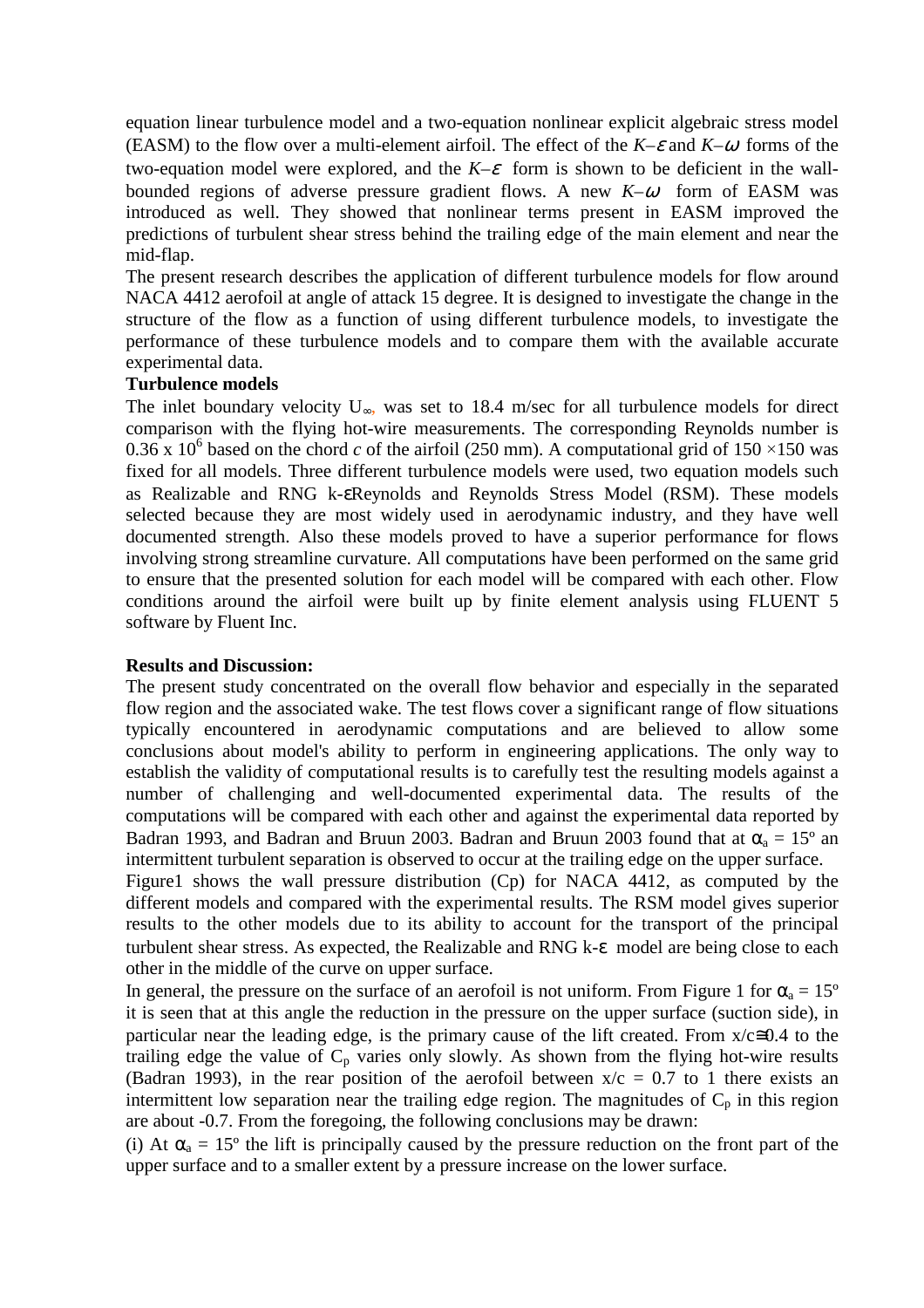(ii) The pressure coefficient  $(C_p)$  distribution over the aerofoil were similar in all turbulence models and the experimental data showing the successful prediction of these models to the pressures around the airfoil and specially in the separated flow on the upper surface.

(iii) The angle of attack  $\alpha_a = 15^\circ$  corresponds to the position of maximum lift a NACA 4412 aerofoil section. Figure 2, depicting the wall shear-stress distribution for different turbulence models and the experimental results, shows that the RSM model predicts the largest amount of separation, whereas the other two models predicted smaller regions. Thence, the Realizable and RNG k-ε models produce very similar results.

The differences between the models can also be seen in term of velocity vectors, as shown in Figures 3a to c The RSM model clearly produces the best agreement with the experiments. The larger separation predicated by this model is reflected in the similarity of the  $c_p$  distribution as was observed in Fig.1. The small differences between the solutions of different two equation models, allowed us to extract the final conclusion about the abilities of the models to predict adverse pressure gradient flows. It appears that the flow over NACA 4412 does pose a sufficiently strong challenge to the models to assess their potentials for these types of configurations.

## **Conclusion:**

One of the most important aspects of a turbulence model for aerodynamic applications is its ability to accurately predict adverse pressure gradient boundary-layer flows. It is especially important that a model be able to predict the location of flow separation and the wake behavior associated with it. This study found that the turbulence models had captured the physics of unsteady separated flow. The resulting surface pressure coefficients, skin friction, velocity vectors, and Reynolds stresses are compared with flying hot wire experimental data, and the models produce very similar results. Also excellent agreements between computational and experimental surface pressures and skin friction were observed. It can be concluded that there is an important need to test these models under different conditions ( $\alpha_a = 20^\circ \alpha_a = 22.5^\circ$ ) with stronger adverse pressure gradients and larger separation, while in the present angle of attack the pressure gradient is not strong enough to cause larger separation region.

### **References**

Badran O.O. 1993. A flying hot-wire study of separated flows. Ph.D thesis. University of Bradford, UK.

Rumsey, C. L., Gatski, T. B. 2001. Recent turbulence model advances applied to multielement airfoil computations. Journal of aircraft, vol. 38, no. 5.

Badran. O.O. and Bruun, H.H. 2003. Turbulent flow over a NACA 4412 airfoil at angle of attack 15 degree**.** Proceedings of FEDSM'03, 4th ASME\_JSME Joint Fluids Engineering Conference, Honolulu, Hawaii, USA, July 6-11, 2003.

Adair D.1987. Characteristics of a trailing flap flow with small separation. *Experiments in Fluids* 5, 114-128.

Adair D. and Horne W.C. 1989. Turbulent separated flow over and downstream of a twoelement airfoil. *Experiments in Fluids* 7, 531-541.

Nakayama A. 1985. Characteristics of the flow around conventional and supercritical airfoils. *J. Fluid Mech* 160, 155-179.

Seetharam H.C. and Wentz W.H. 1977. Experimental investigation of subsonic turbulent separated boundary layers on an airfoil. *J. Aircraft* 14:1, 51-55.

Thompson B.E and Whitelaw J.H. (1984). Flying hot-wire anemometry. *Experiments in fluids* 2, 47-55.

Wadcock A.J. (1978). Flying hot-wire study of two-dimensional turbulent separation on an NACA 4412 airfoil at maximum lift. Ph.D. Thesis, C.I.T, USA.